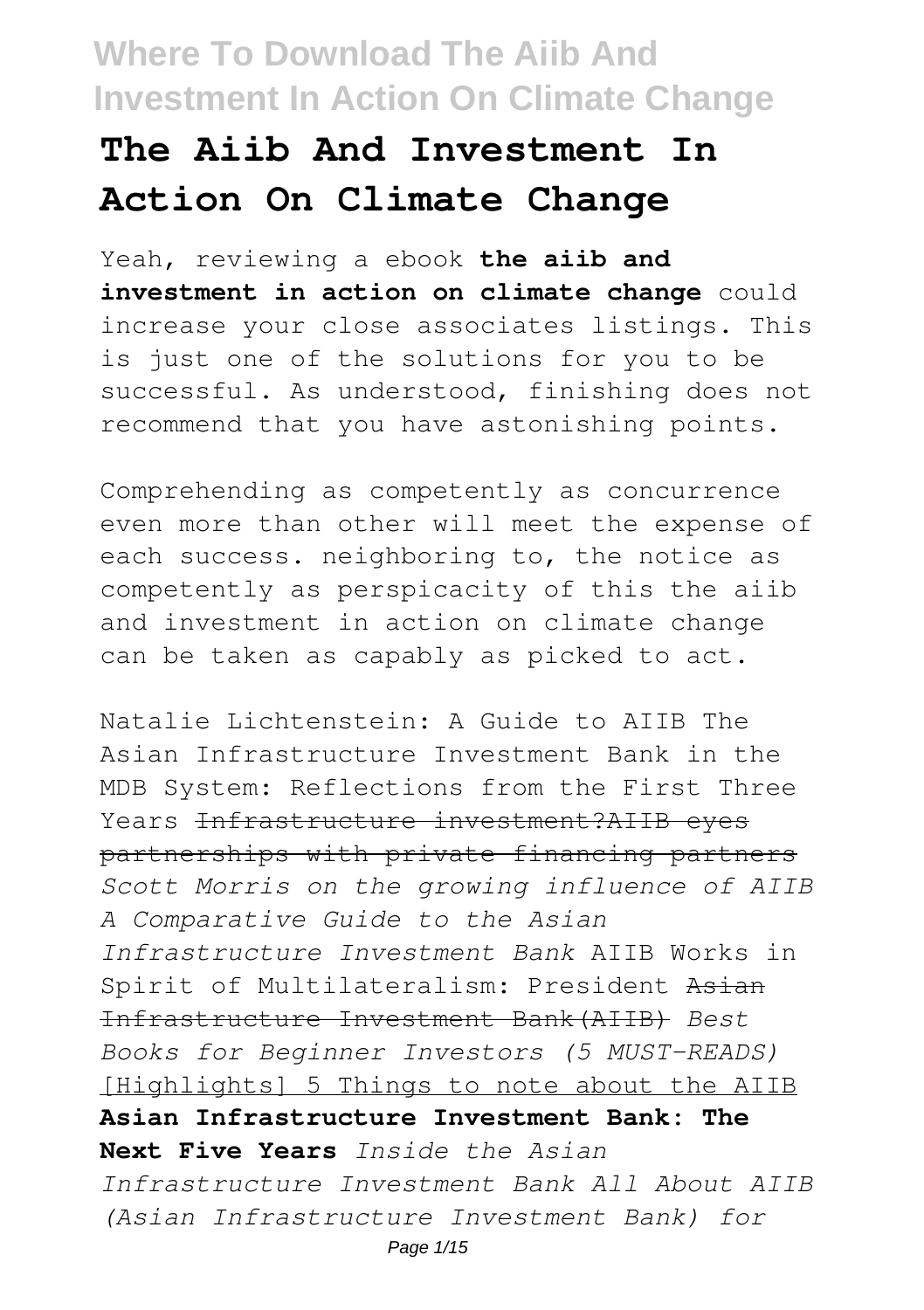*UPSC, HAS, Bank PO, SSC CGL*

The Best Investment Books

[Lecture] Must The Superpowers Clash? Trade, Trump and the Future of US-China Ties in Asia Madeleine Albright: U.S. \"screwed up\" on AIIBHank: 5 Years from the Brink | Secretary Hank Paulson | Talks at Google **Interview with AIIB president Jin Liqun** AIIB's keys to success *What Happens When China Becomes Number One? | Institute of Politics* AIIB 2019 Annual Meeting Opening Ceremony *2020/07/24 Braving the Storm: Lean, Clean \u0026 Green AIIB AIIB Plans \$5 Billion Coronavirus Recovery Facility Hank Paulson on Asian Infrastructure Investment Bank, working with China* **Public Lecture by Mr Jin Liqun, President of Asian Infrastructure Investment Bank (AIIB)** AIIB to invest in public health infrastructure in China Asian Infrastructure Investment Bank (AIIB) approved \$750 Million loan to India~Current Affairs 2020 Asian Infrastructure Investment Bank AIIB | Asian Infrastructure Investment Bank | China | World Bank | Asian Development Bank AIIB president: door of Asian Infrastructure Investment Bank is open Five things you need to know about AIIB The Aiib And Investment In The Asian Infrastructure Investment Bank (AIIB) is a multilateral development bank with a mission to improve social and economic outcomes in Asia. Headquartered in Beijing, we began operations in January 2016 and have now grown to 103 approved members worldwide.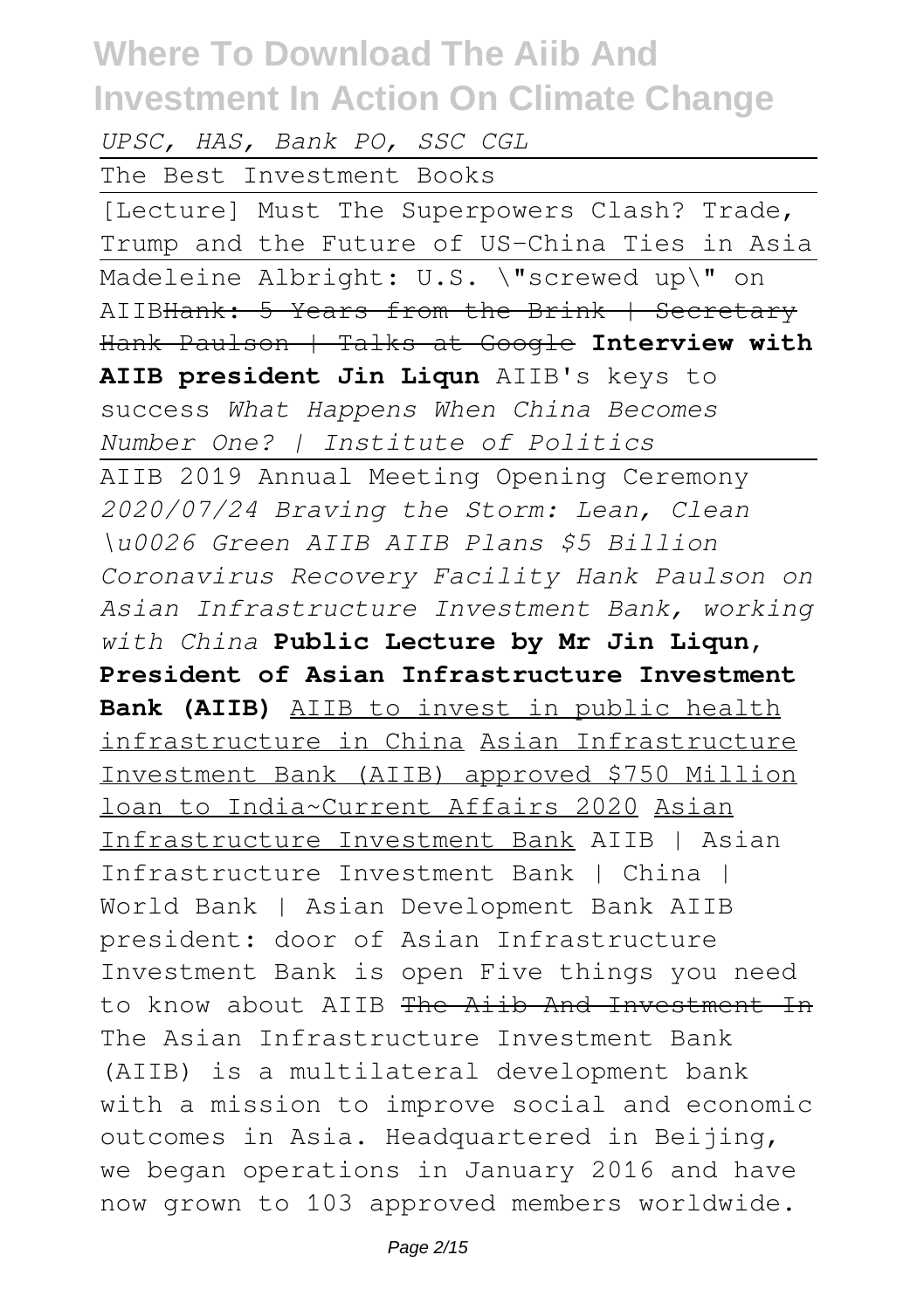By investing in sustainable infrastructure and other productive sectors in Asia and beyond, we will better connect people, services and markets that over time will impact the lives of billions and build a better future.

#### $Home - AITR$

The Asian Infrastructure Investment Bank (AIIB) is a multilateral development bank headquartered in Beijing. Like other development banks, its mission is to improve social and economic outcomes in...

Asian Infrastructure Investment Bank (AIIB) The Asian Infrastructure Investment Bank (AIIB) is an international development bank with the stated goal of improving social and economic conditions throughout Asia. As a China-led enterprise, the AIIB also serves the purpose of strengthening China's position as a world economic power.

### Asian Infrastructure Investment Bank (AIIB) - Overview ...

About AIIB. The Asian Infrastructure Investment Bank (AIIB) is a multilateral development bank with a mission to improve social and economic outcomes in Asia. Headquartered in Beijing, we began operations in January 2016 and have now grown to 103 approved members worldwide. By investing in sustainable infrastructure and other productive sectors in Asia and beyond, we Page 3/15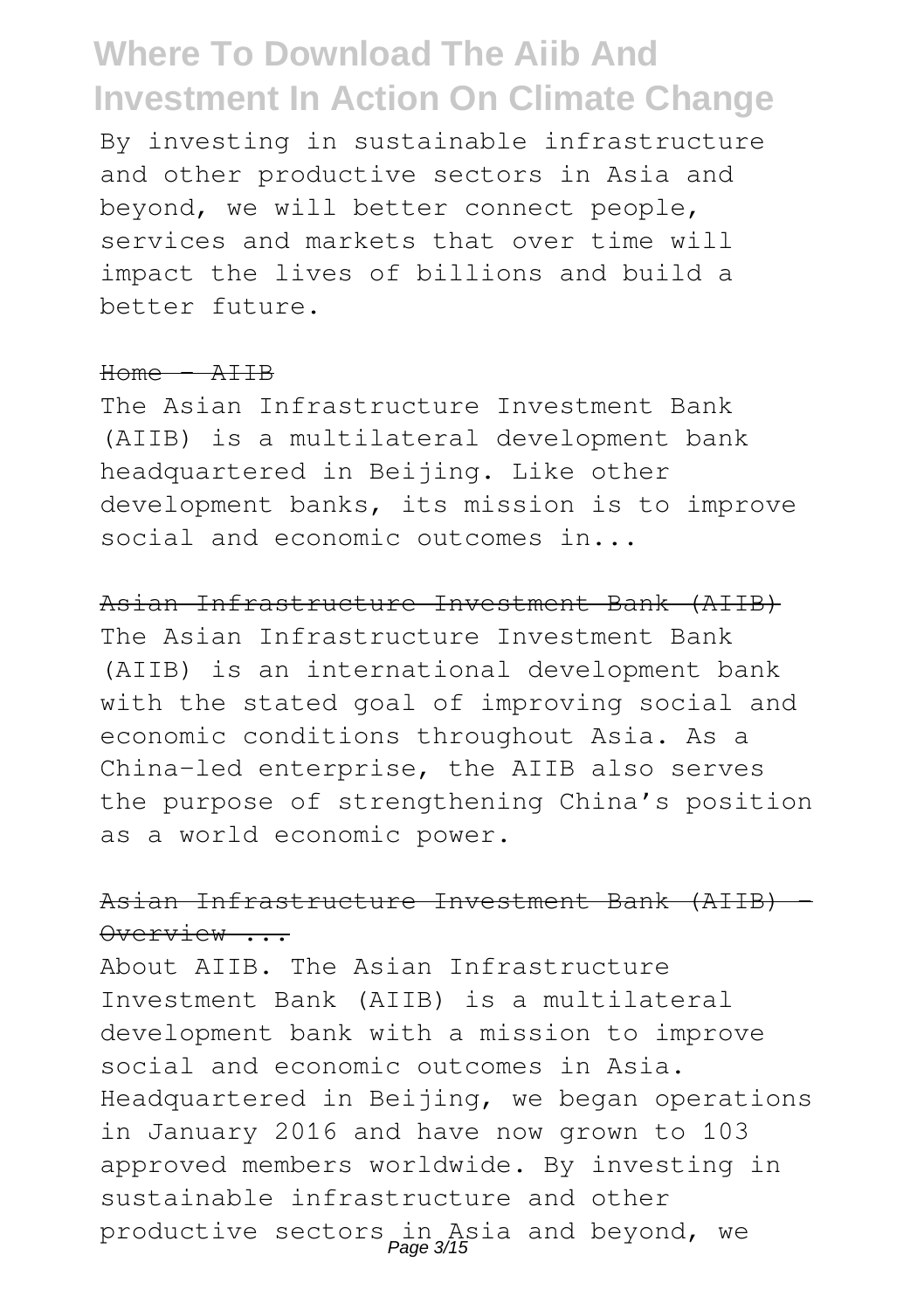will better connect people, services and markets that over time will impact the lives of billions and build a better future ...

#### AIIB and Amundi Launch Climate Change Investment Framework ...

AIIB Approves USD100-M Investment in Infrastructure Private Equity Fund. The Asian Infrastructure Investment Bank's (AIIB) Board of Directors has approved a commitment of USD100 million to the Keppel Asia Infrastructure Fund (the Fund) and a coinvestment sleeve of up to USD50 million. The Bank's investment aims to crowd in private capital for infrastructure in AIIB's members via the Fund, which invests in a broad range of infrastructure sectors with a focus on emerging markets in Asia.

### AIIB Approves USD100-M Investment in Infrastructure ...

The Asian Infrastructure Investment Bank (AIIB) is a multilateral development bank that aims to improve economic and social outcomes in Asia. The bank currently has 103 members as well as 21 prospective members from around the world. [1]

### Asian Infrastructure Investment Bank - Wikipedia

Endorsed by the Climate Bonds Initiative (CBI), the AIIB-Amundi Climate Change Investment Framework's approach translates the key objectives of the Paris Agreement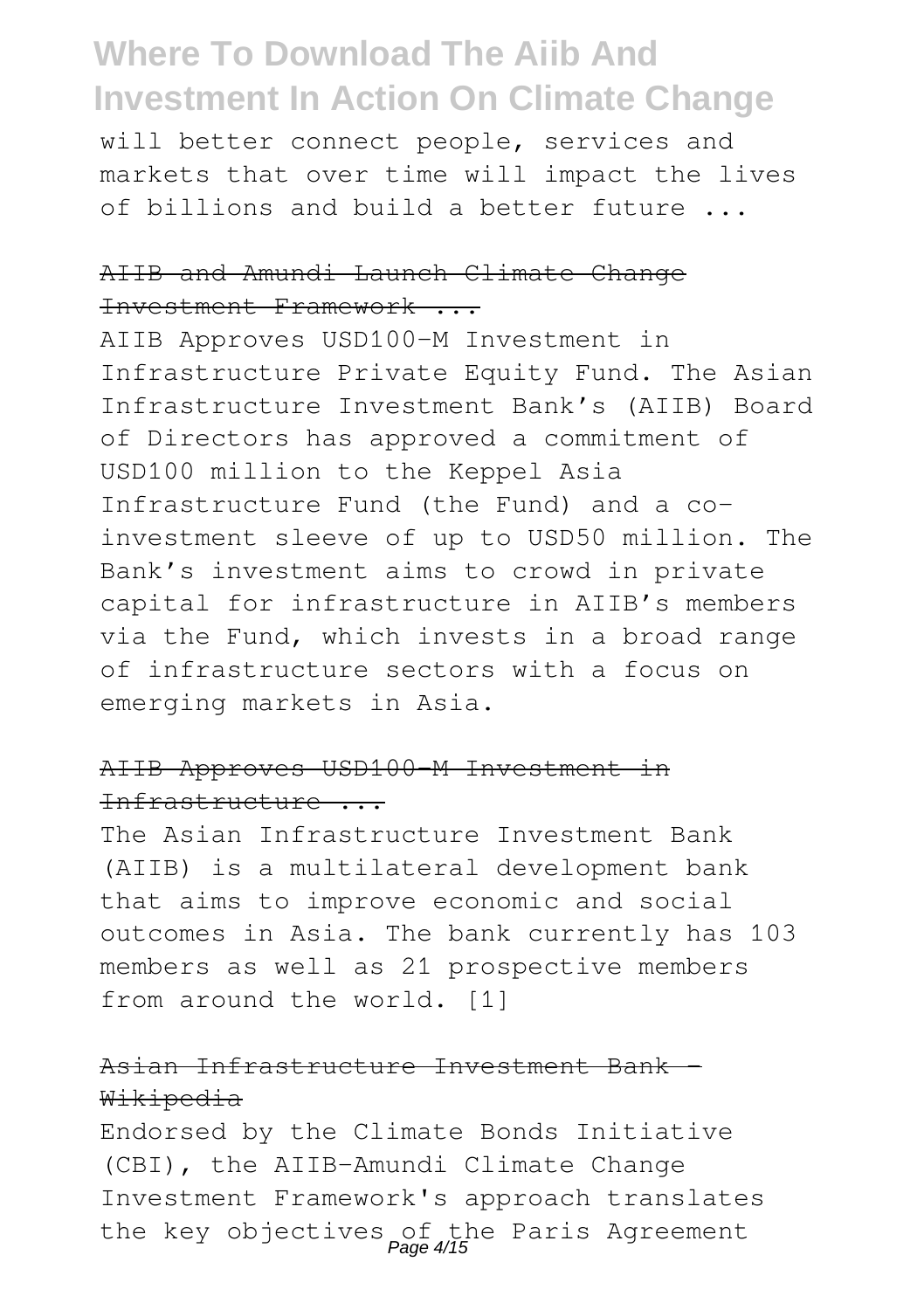into fundamental metrics to assess an issuer's level of alignment with climate change mitigation, adaptation and low-carbon transition objectives. The framework is a knowledge product from AIIB's Asia Climate Bond Portfolio project, whose objective is to select and invest in Climate Champions that will outperform in the long run.

#### AIIB-Amundi Climate Change Investment Framework - AIIB

The Asian Infrastructure Investment Bank (AIIB) is a multilateral development bank with a mission to improve social and economic outcomes in Asia. Headquartered in Beijing, we began operations in January 2016 and have now grown to 103 approved members worldwide. By investing in sustainable infrastructure and other productive sectors in Asia and beyond, we will better connect people, services and markets that over time will impact the lives of billions and build a better future.

Introduction - Who We Are - About AIIB - AIIB The Asian Infrastructure Investment Bank (AIIB) is a multilateral development bank with a mission to improve social and economic outcomes in Asia. Headquartered in Beijing, we began operations in January 2016 and have now grown to 103 approved members worldwide. By investing in sustainable infrastructure and other productive sectors in Asia and ...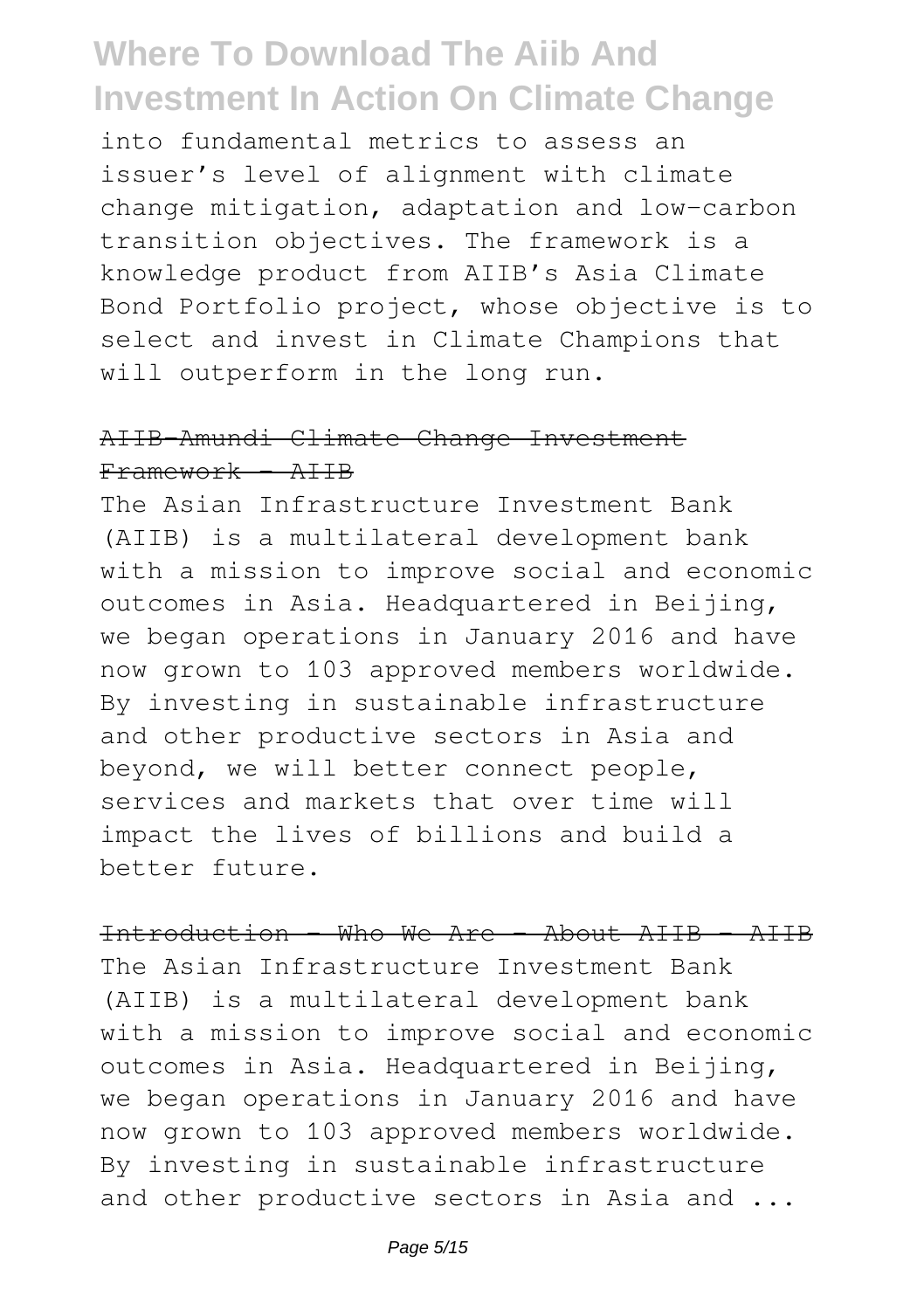Environmental and Social Framework - AIIB The Asian Infrastructure Investment Bank (AIIB) is a multilateral development bank with a mission to improve social and economic outcomes in Asia. Headquartered in Beijing, we began operations in January 2016 and have now grown to 103 approved members worldwide.

#### Career Opportunities - Career - Opportunities  $A$  $H$  $B$

The Asian Infrastructure Investment Bank (AIIB), along with Amundi, aims to launch a Climate Change Investment Framework that would guide investors to do just that.

#### Climate Change Investment Framework to Unlock  $\overline{\cdots}$  - AIIB

The goal of the Asian Infrastructure Investment Bank (AIIB) is to contribute to closing the financing gap for infrastructure investment and it has committed to do so in a Paris -aligned way. As infrastruc- ture is often long lived and emission intensive, it can determine the volume of emissions for decades to come.

### Aligning the Asian Infrastructure Investment Bank (AIIB ...

The Asian Infrastructure Investment Bank (AIIB) is a multilateral development bank whose mission is financing the Infrastructure for Tomorrow-infrastructure with sustainability at its core. We began operations in Beijing in January 2016 and Page 6/15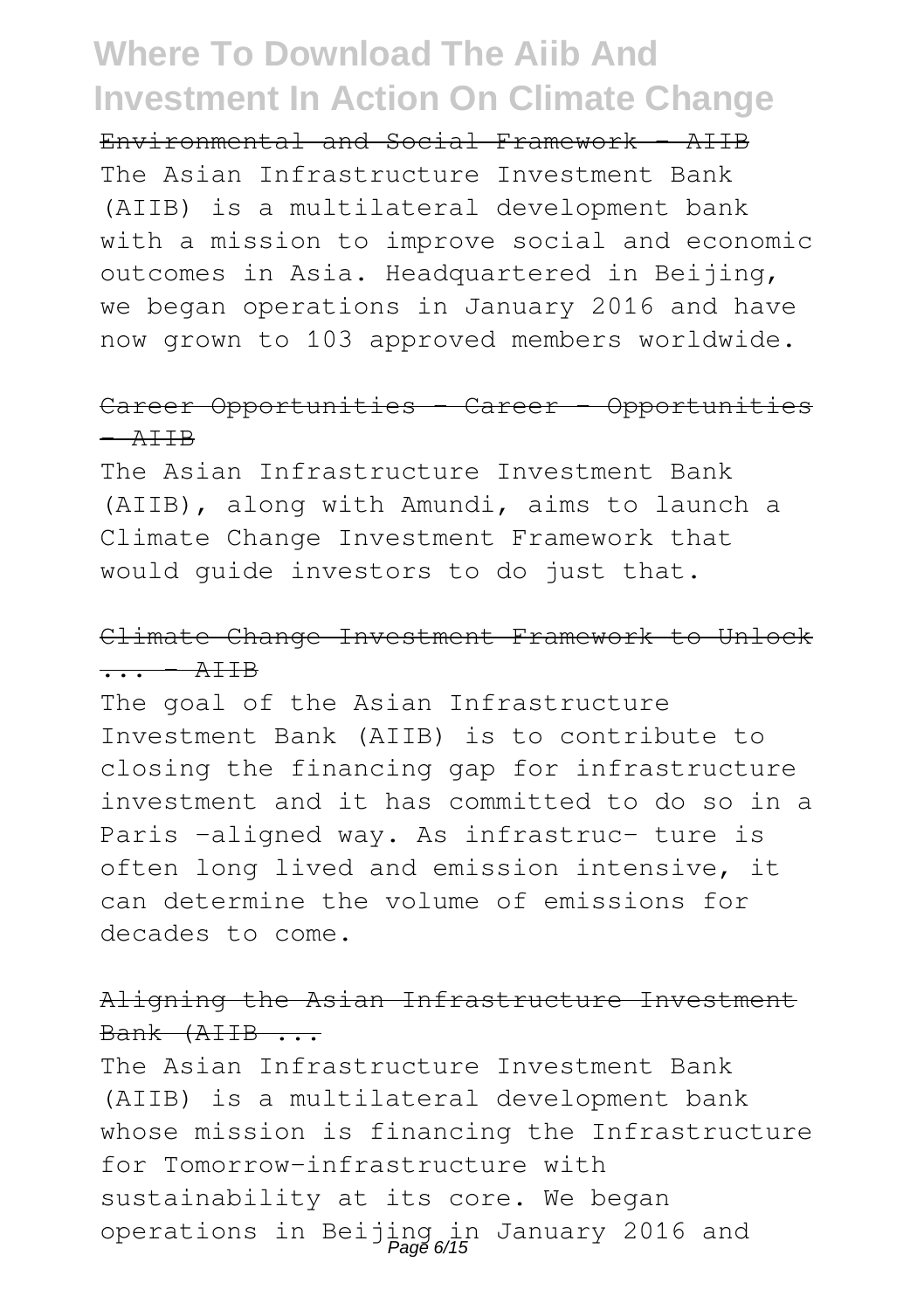have since grown to 103 approved members worldwide. We are capitalized up to USD100 billion and Triple-A ...

#### AIIB Asian Infrastructure Investment Bank :  $\frac{\text{L}^{\text{max}}}{\text{L}^{\text{max}}}$

The AIIB will be funding infrastructure that can be thought of as the "hardware" of integration. Equally—if not more—important is the "software," that is, the rules and regulations ...

### The AIIB and the 'One Belt, One Road' -Brookings

Asian Infrastructure Investment Bank (AIIB) Established in 2015 as one of the financing arms of China's Belt and Road Initiative, the Beijing-based AIIB aims to boost infrastructure connectivity in Asia and beyond.

### Asian Infrastructure Investment Bank (AIIB) - Bankwatch

The Asian Infrastructure Investment Bank (AIIB) and China's Belt and Road Initiative (BRI) at first glance appear to be two hands connected to the same body. But this has been far from the case....

### The Real Role Of The AIIB In China's New Silk Road

The Asian Infrastructure Investment Bank (AIIB) is a multilateral development bank with a mission to improve social and economic<br>Page 7/15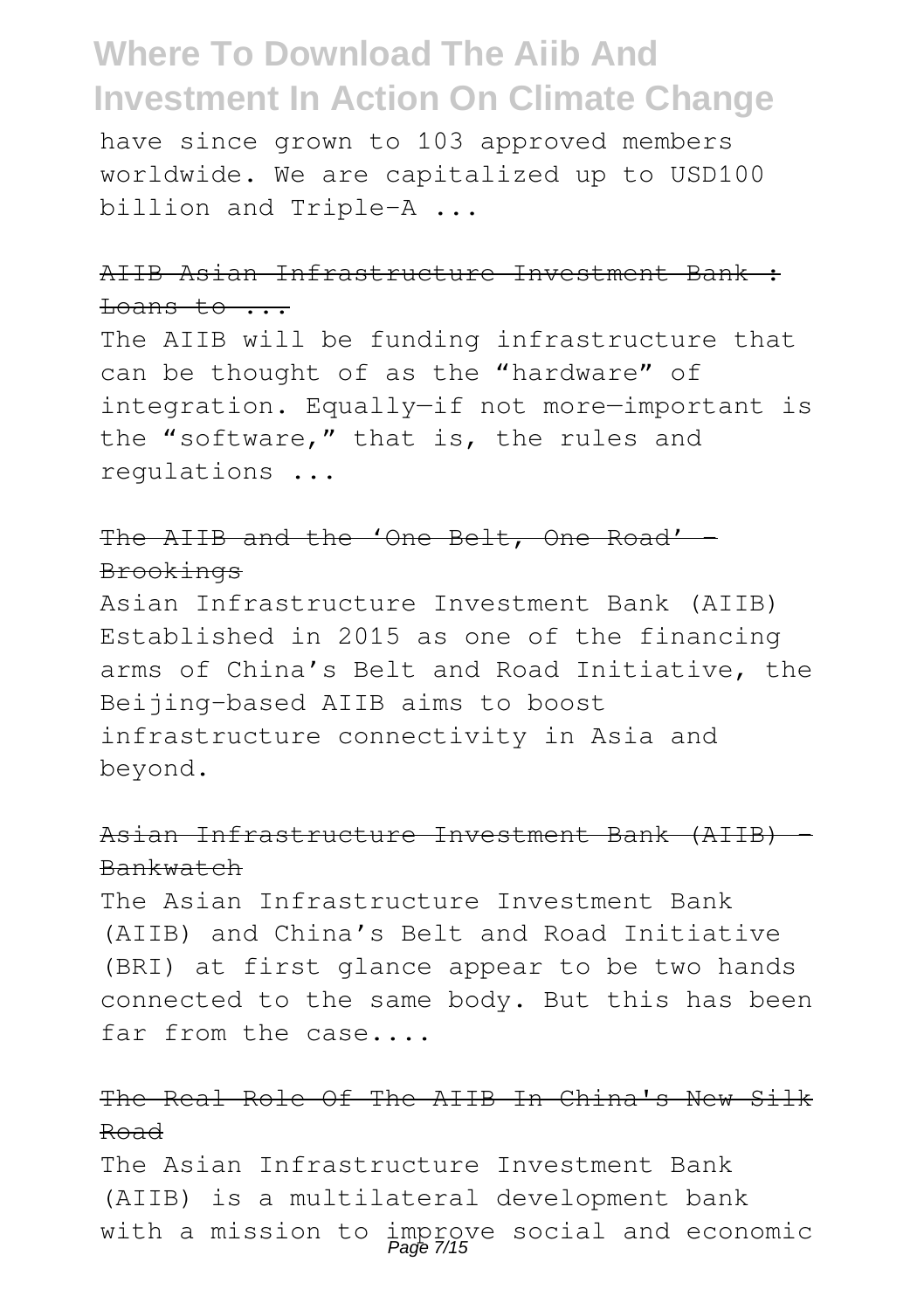outcomes in Asia. Headquartered in Beijing, we began operations in January 2016 and have now grown to 103 approved members worldwide.

#### Asian Infrastructure Investment Bank - AIIB Joins MDBs to ...

Glassdoor gives you an inside look at what it's like to work at Asian Infrastructure Investment Bank, including salaries, reviews, office photos, and more. This is the Asian Infrastructure Investment Bank company profile.

This book assesses the strategic significance of the Asian Infrastructure Investment Bank (AIIB) by examining the logic of international power and order, historic trends in East Asian international relations, the AIIB's design in comparison to 'rival' financial institutions such as the World Bank and the Asian Development Bank, recent tendencies in Chinese foreign policy, and the Chinese system of political economy. It focuses on how China 'constructs' international arrangements at a critical juncture in history compared to other great powers, especially the United States and Japan. Viewed in isolation, the AIIB does not represent a radical departure from the existing international order; it is a hybrid institution built on China's integration into the West-dominated international structure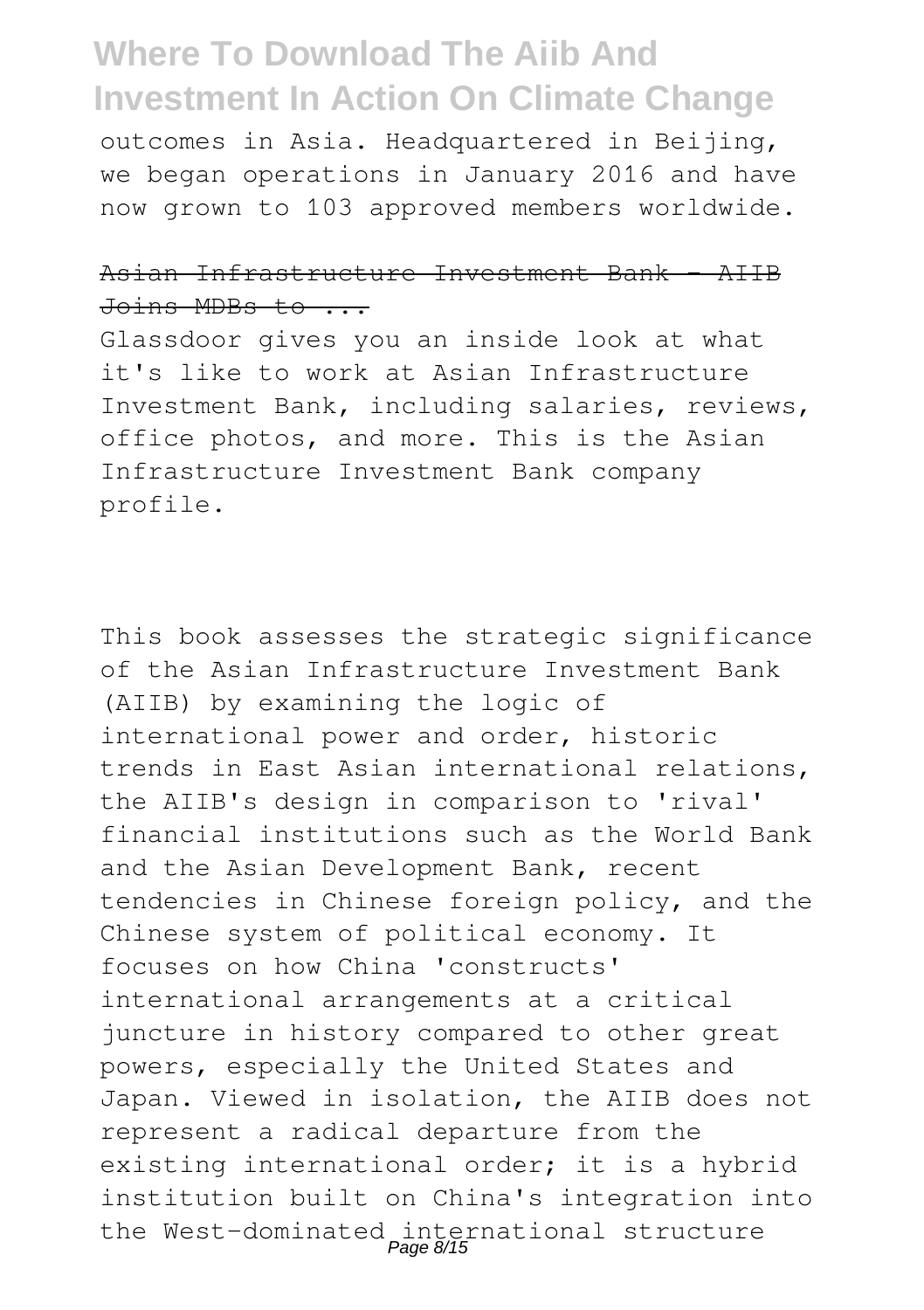and conditioned by the global financial market. But the AIIB does draw in part from a different institutional lineage, a different historical root, and a different national system of political economy. In this context, China's greater success will constitute a partial change to the existing international order, whatever the Chinese intention.

"Studying the Asian Infrastructure Investment Bank (AIIB) through the lens of international relations (IR) theory, Chen argues that it is inappropriate to treat the AIIB as either a revisionist or a complementary institution. Instead, the bank is still evolving and the interaction of power, interests, and status that will determine whether the bank will go wild. Theoretically, the current shape of the AIIB will influence global strategic conditions and global perceptions of the bank itself, consequently affecting China's level of dissatisfaction with its power and status in the international financial system and maneuvering in the AIIB. To empirically show that, this book presents the evolution of the AIIB, compares the bank with its main competitors in the Asia-Pacific region, and conducts ten comparative case studies to show how countries around the world have positioned themselves in response to the emergence of the AIIB"--

Studying the Asian Infrastructure Investment Bank (AIIB) through the lens of international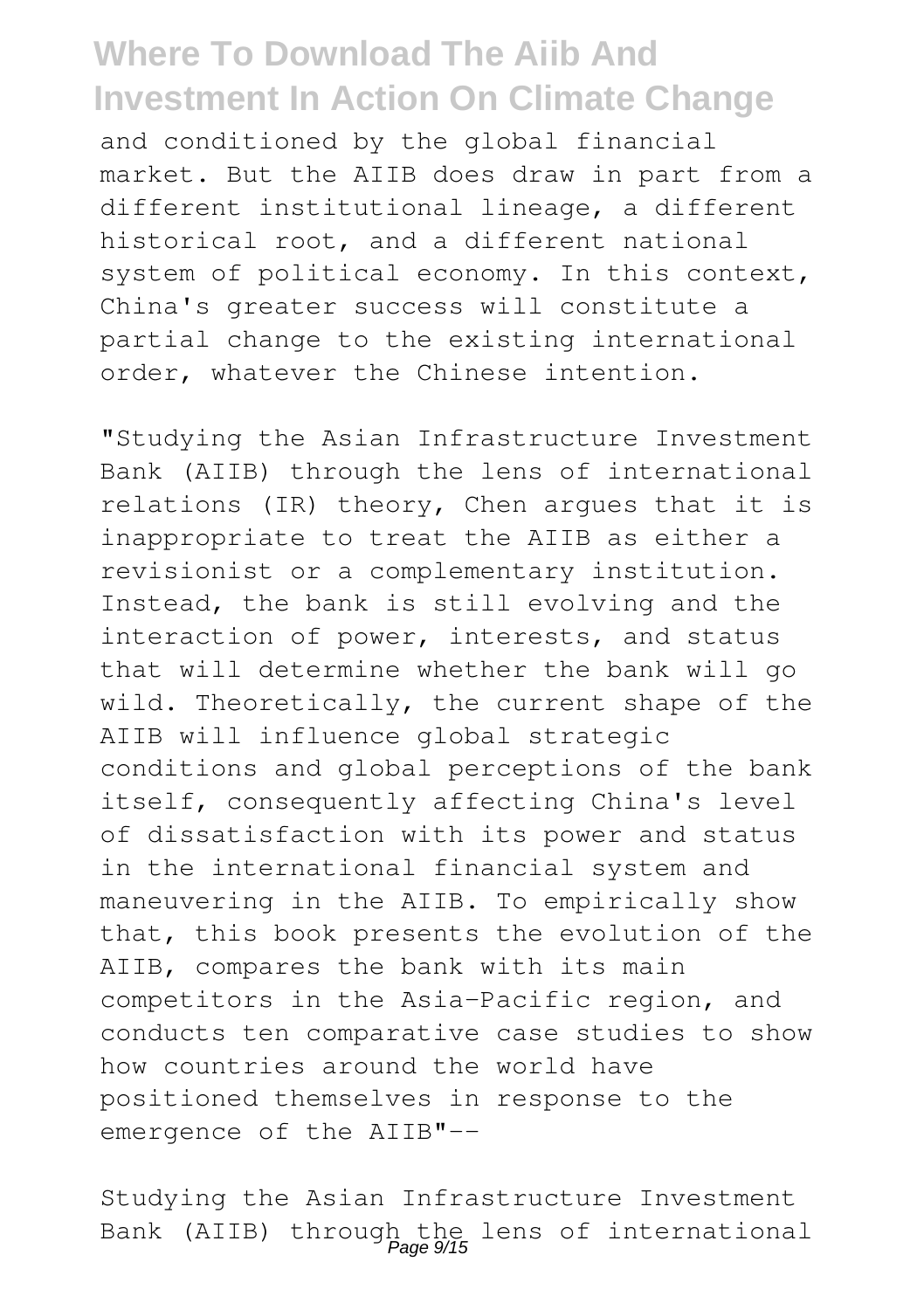relations (IR) theory, Chen argues that it is inappropriate to treat the AIIB as either a revisionist or a complementary institution. Instead, the bank is still evolving and the interaction of power, interests, and status that will determine whether the bank will go wild. Theoretically, the current shape of the AIIB will influence global strategic conditions and global perceptions of the bank itself, consequently affecting China's level of dissatisfaction with its power and status in the international financial system and maneuvering in the AIIB. To empirically show that, this book presents the evolution of the AIIB, compares the bank with its main competitors in the Asia-Pacific region, and conducts ten comparative case studies to show how countries around the world have positioned themselves in response to the emergence of the AIIB. This book presents critical insights for scholars and foreignpolicy practitioners to understand China's surging influence in international organizations and how China can shape the world order. It should prove of interest to students and scholars of IR, strategic studies, China Studies, Asian Studies, developmental studies, economics, and global finance.

The Asian Infrastructure Investment Bank, first opened in 2016, is a 100 billion dollar multilateral development bank purpose-built to support infrastructure projects that<br>Page 10/15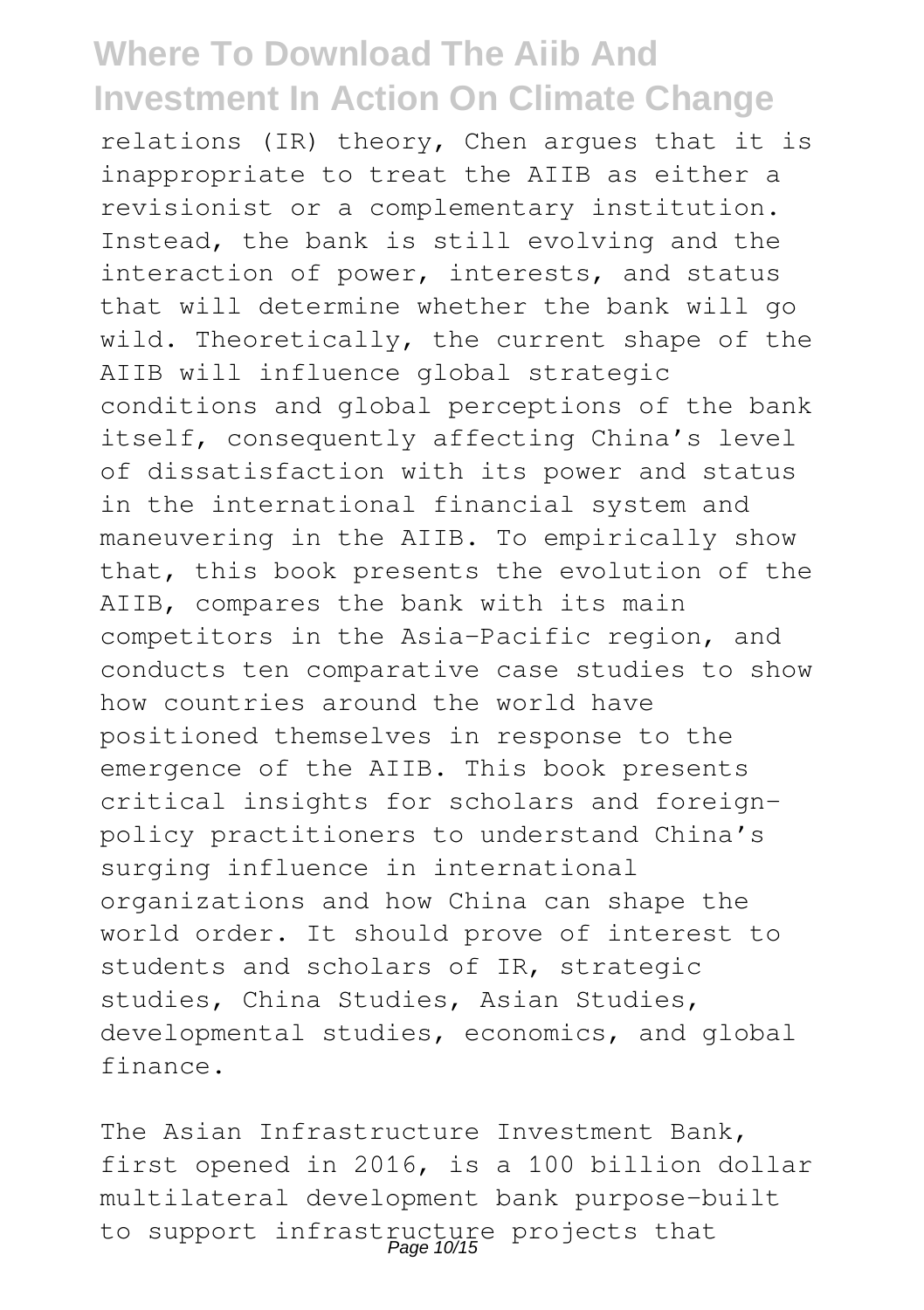enhance regional economic productivity. Its arms reach far: in its first two years, AIIB has financed transport systems such as national motorways in Pakistan, railways in Oman, and rural roads in India; energy projects including natural gas pipelines in Azerbaijan and hydropower plants in Tajikistan; and the redevelopment of impoverished areas in Indonesia. Initiated by China, its membership is global, with regional powers from Korea to Saudi Arabia, and key players from Europe, Africa, and Latin America. In a text that will appeal to general readers and legal specialists alike, Natalie Lichtenstein examines the Bank's mandate, investment operations, finance, governance, and institutional set up, as well as providing detailed analyses of the similarities and differences it has with other development banks - charting AIIB's story so far and anticipating its future.

The Asian Infrastructure Investment Bank (AIIB), which began operations in 2016 and now has an approved membership of eighty-four worldwide, has quickly become perhaps one of the world's most promising agents of global economic development. With its firm commitments to the twenty-first century imperatives of cost-effectiveness, zero tolerance for corruption and active promotion of environmental sustainability, its clearly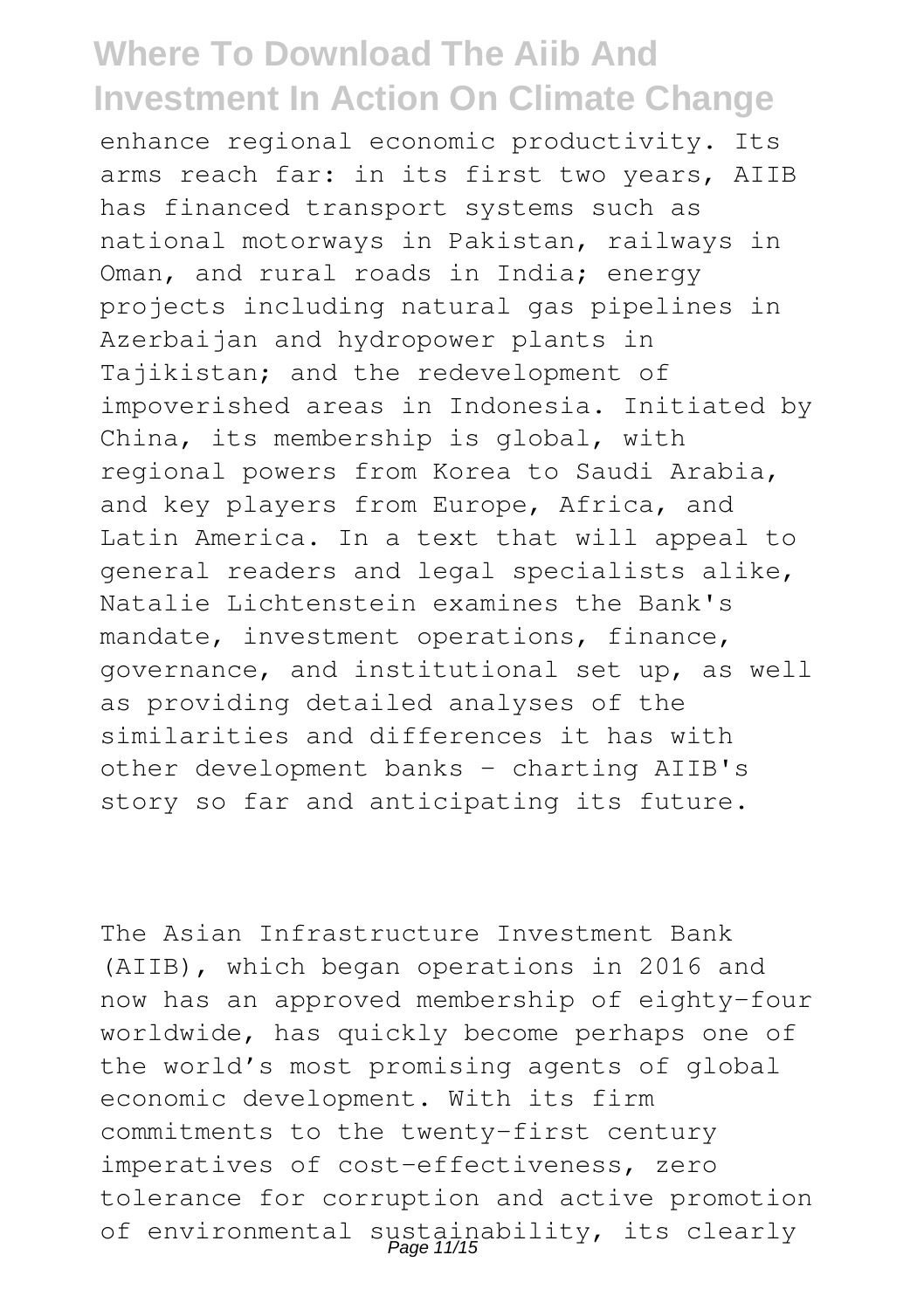stated aims and requirements echo the goal of reform that other multilateral institutions are undertaking. This book is among the first to offer an incisive introduction to the AIIB's law and governance, which are now essentially in place. From a perspective of Chinese multilateralism, which parts ways from the dominant twentieth-century Bretton Woods arrangements, the author provides in great depth the details of such elements of the Bank's Articles of Agreement as the following: – non-resident board system; – procurement; – role of trust funds; – stateowned enterprises as private entities; – immunity; – dispute settlement; – accountability for involuntary resettlement and human rights violations; and – policy on prohibited practices. Throughout, the author provides deeply informed comparisons with such existing multilateral development banks as the World Bank, the African Development Bank, the Asian Development Bank, the European Bank for Reconstruction and Development and the Inter-American Development Bank, as well as with the World Trade Organization. He shows how the AIIB not only emulates but also innovates while continuing to collaborate closely with these institutions. He suggests what should be done to optimize governance, standards and operations of the AIIB together with these peer institutions in a mutually emulating manner. Lawyers and policymakers involved in international economic law and related fields Page 12/15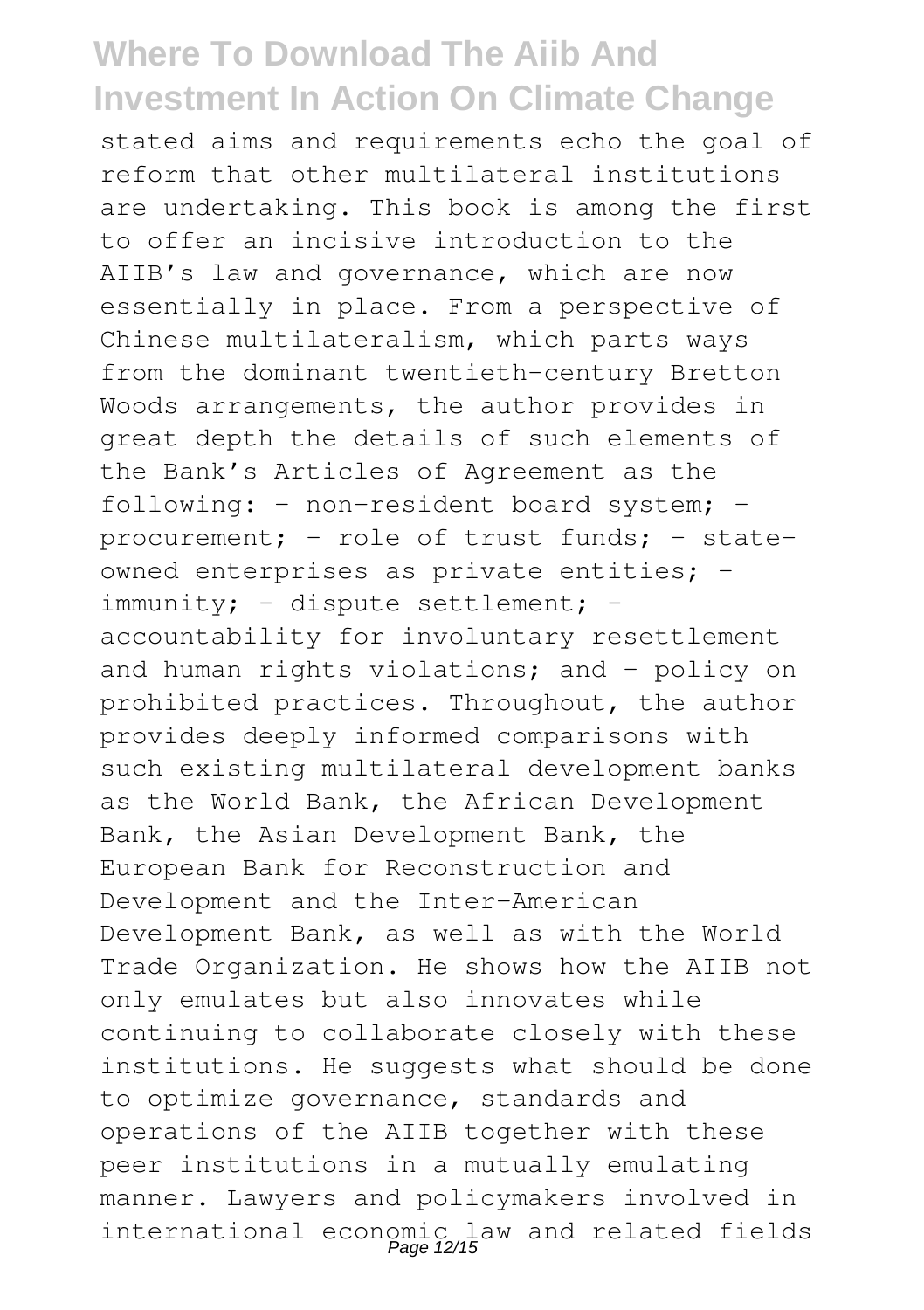will welcome this nuanced and in-depth description and analysis of the AIIB. Its concomitant analysis of political economy and global governance issues will be of interest to bankers, businesses, government officials and others looking for an overall understanding of multilateral development banking and China's approach toward global governance in particular.

China's Global Reach looks at China's emergence on the globe as a hegemonic power in the recent years. Moving beyond Volume I, this new volume empirically examines the most recent development of the Belt and Road Initiative (BRI) and the Asian Infrastructure Investment Bank (AIIB), the two most important initiatives launched by President Xi Jinping as China tries to emerge as a global power. The first part of the book presents an overview of geo-strategic development of the two initiatives. The second part examines domestic political dynamics, particularly Xinjiang as the core of BRI, in these two initiatives. The third part investigates the responses from the major foreign partners involved in the two initiatives, with a focus on the responses from India, African and Middle East countries. The chapters in this book were originally published in various issues of the Journal of Contemporary China.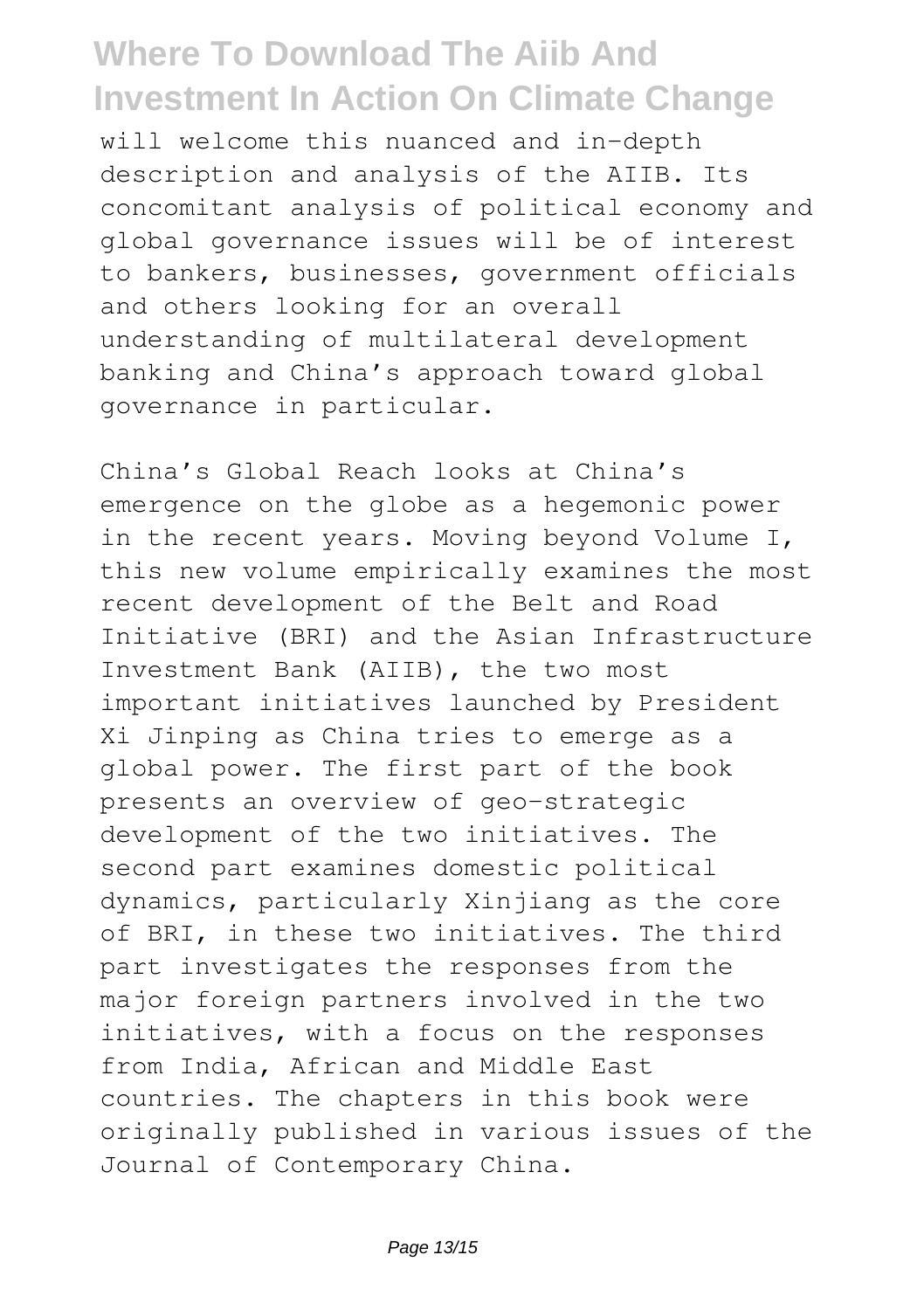Rising as a global power and regarding the existing world order unjust and unreasonable enough to meet the interests of both itself and other emerging powers, China has demanded reform to global governance, and taken new initiatives using its new quotient of wealth and influence to draw countries into its orbit. This comprehensive volume focuses on the two most important of these initiatives: the Belt and Road Initiative (BRI), launched in 2013 to strengthen China's connectivity with a large part of the world through infrastructure and economic development; and the Asian Infrastructure Investment Bank (AIIB), created in 2015, which represented China's effort in the reconstruction of the international development rules. This book explores how these two initiatives are central to China's emerging global strategy. The authors examine China's geopolitical and geo-economic motivations and domestic political dynamics in launching these two initiatives. They also investigate the responses from the major foreign partners involved in both initiatives. This book will be of great interest to students, academics and researchers of China's emerging global strategy. It comprises articles originally published in the Journal of Contemporary China.